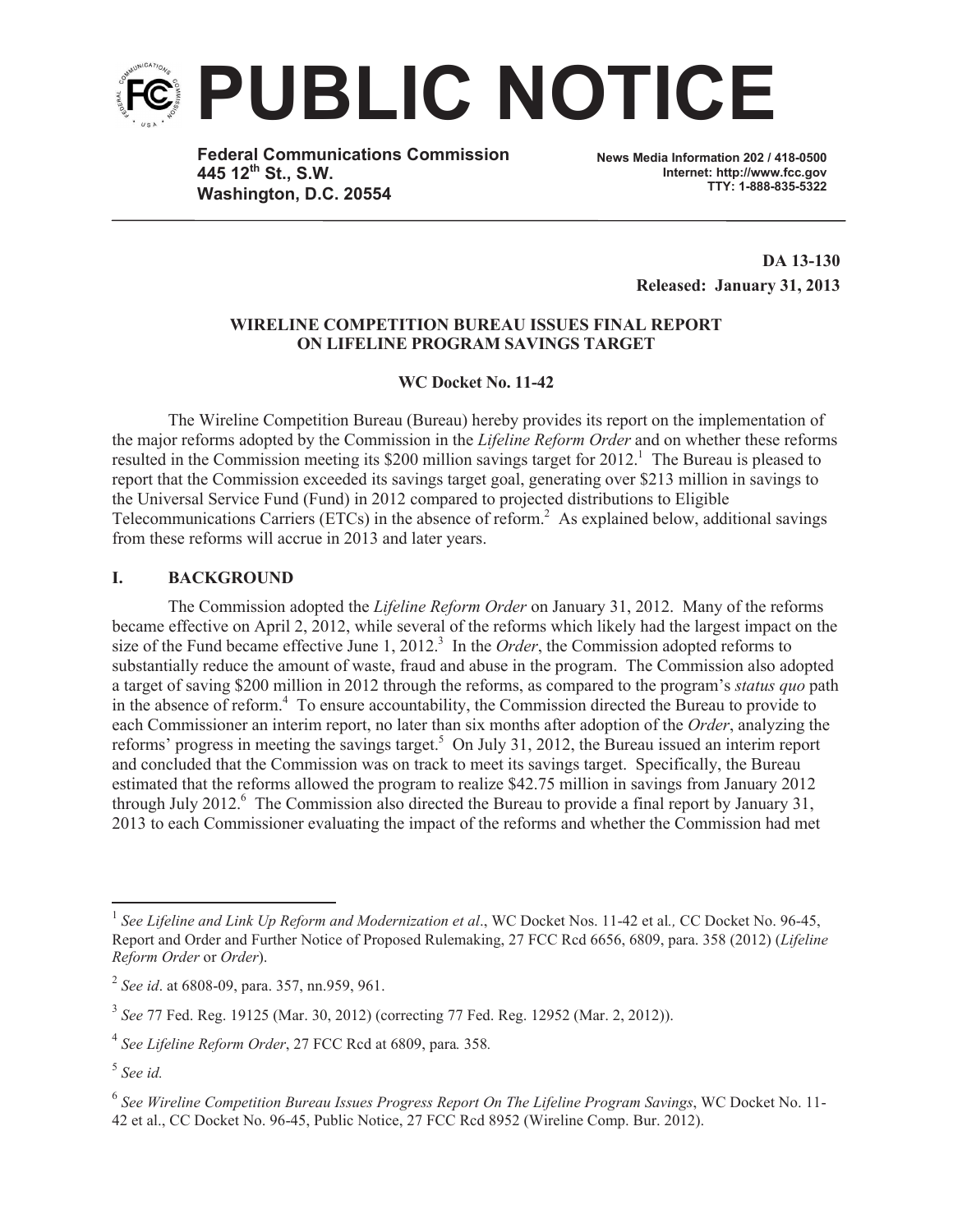its savings target; and, if not, analyzing the causes, providing options for realizing additional savings, and making specific recommendations for corrective action.<sup>7</sup>

### **II. DISCUSSION**

In the *Lifeline Reform Order*, the Commission estimated that the Fund would disburse \$2.4 billion in 2012 in Lifeline support in the absence of reform, with disbursements increasing further in 2013 and 2014.<sup>8</sup> The Commission also estimated that the reforms set forth in the *Order* would reduce disbursements by \$200 million in 2012, resulting in disbursements of approximately \$2.2 billion in 2012.<sup>9</sup> A review of the Universal Service Administrative Company's (USAC's) 2012 monthly low-income disbursements attached hereto as an Appendix shows that over \$213 million was saved in 2012 as a direct result of the Commission's reforms.<sup>10</sup> Moreover, disbursement data from January 2013, and expected further reductions in disbursements in February 2013 from the 2012 recertification process, indicates that the reforms will continue to reduce the size of the Fund in  $2013$ .<sup>11</sup> Below, we discuss the impact on the Fund of specific reforms.

*Continuation of In-depth Data Validations* (*IDVs).* In 2011, the Commission directed USAC to begin conducting state-specific IDVs to detect duplicative Lifeline support.<sup>12</sup> Through this process, USAC matches ETCs' subscriber records within a state to determine if a subscriber is receiving Lifeline support from multiple ETCs, assigns a single default ETC to each subscriber receiving multiple support (the subscriber can override this choice), and instructs the subscriber's other ETC(s) to de-enroll that subscriber from Lifeline support. USAC commenced three "phases" of IDVs prior to the release of the *Lifeline Reform Order*. <sup>13</sup> Building on the success of the IDV process, in the *Lifeline Reform Order* the Commission directed USAC to continue with the state-specific IDVs and de-enroll subscribers receiving duplicative support, until the National Lifeline Accountability Database (database) becomes operational in 2013.<sup>14</sup> Between the January 2012 adoption of the *Order* and the end of the year 2012, USAC completed six phases of IDVs in a total of 23 states, resulting in approximately \$45 million in savings.<sup>15</sup>

8 *See id*. at 6808-09, para. 357, nn.959, 961.

9 *See id.*

<sup>10</sup> *See* Appendix.

<sup>11</sup> *See id.* (indicating that the Fund disbursed \$178,828,341 in January 2013, over \$6 million less than December 2012); *infra* (discussing the 2012 recertification process and impact on the Fund).

<sup>12</sup> See Lifeline and Link Up Reform and Modernization et al., WC Docket Nos. 11-42 et al. CC Docket. No. 96-45, Report and Order, 26 FCC Rcd 9022, 9031, para. 16 (2011).

<sup>13</sup> The following states were included in the first three phases of IDVs: Florida and Tennessee (Phase I); Maryland, Michigan, North Carolina, Washington and Wisconsin (Phase II); Alaska, Arkansas, Louisiana, Ohio and Oklahoma (Phase III). Although these IDVs were commenced in 2011, the Fund realized annualized savings in 2012 from the duplicative subscribers de-enrolled as part of the process.

<sup>14</sup> *See Lifeline Reform Order*, 27 FCC Rcd at 6747, para. 211. In the *Order*, the Commission directed USAC to establish a National Lifeline Accountability Database. The database and associated processes will facilitate the "scrubbing" of existing duplicate support and prevent existing Lifeline subscribers from obtaining duplicative Lifeline support. *See id.* at 6734-55, paras. 179-224.

<sup>15</sup> Phase IV included Missouri, Washington, New York and Mississippi. Phase V included Alabama, Louisiana and Pennsylvania. Phase VI included Washington D.C., Illinois, Massachusetts and Virginia. USAC also commenced a Phase VII in 2012, resulting in de-enrollments in late November 2012 in Arizona, Maryland, Michigan, Nevada and (continued…)

<sup>7</sup> *See Lifeline Reform Order*, 27 FCC Rcd at 6809, para. 358.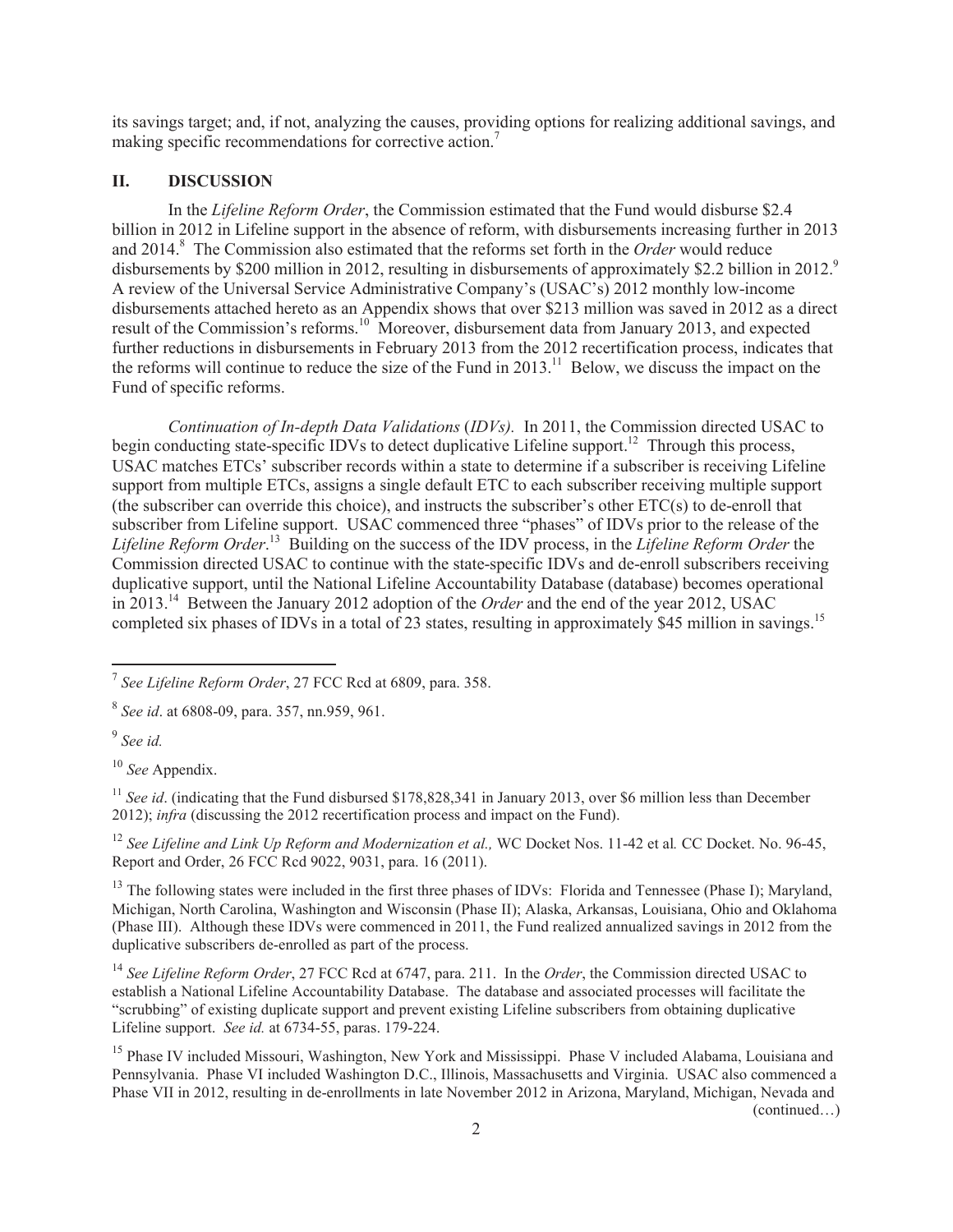USAC will continue IDVs until the database is operational, which will result in additional savings in 2013. 16

*Elimination of Link Up Support, effective April 2, 2012.*<sup>17</sup> Prior to the release of the *Lifeline Reform Order*, Link Up provided qualifying consumers with discounts of up to \$30 (up to \$100 for qualifying residents of Tribal lands) off the initial costs of installing a single telecommunications connection. <sup>18</sup> In the *Lifeline Reform Order*, the Commission eliminated Link Up support on non-Tribal lands and on Tribal lands for Lifeline-only ETCs, finding that the existing Link Up support mechanism was not the most efficient means to meet the goals of the program.<sup>19</sup> The first savings from Link Up elimination were identifiable in June 2012 when carriers received reimbursement for service provided in April. Link Up disbursements averaged approximately \$13.4 million per month from January through May 2012. From June through December, Link Up disbursements declined to approximately \$28,000 per month, generating savings of approximately \$93 million in 2012.

*Cap on Toll Limitation Service (TLS), effective April 2, 2012.*<sup>20</sup> In the *Lifeline Reform Order*, the Commission concluded that TLS, through which a consumer can block or limit toll calls, is no longer necessary to protect consumers from disconnection because of non-payment of toll charges, and found that some ETCs were likely charging and receiving reimbursement for TLS in excess of their incremental costs.<sup>21</sup> Therefore, the Commission capped TLS support and set forth a transition plan to eliminate it over a two-year period: Beginning in April 2012, TLS support was set at the lesser of an ETC's incremental cost of providing TLS or \$3.00 per month.<sup>22</sup> The cap was reduced to \$2.00 per month in 2013, and TLS support will be eliminated at the beginning of  $2014$ <sup>23</sup> Because ETCs began receiving reduced TLS support for service provided in April, the first impact on the Fund occurred in June 2012. TLS disbursements averaged approximately \$685,000 from January through May 2012. From June through December, TLS disbursements declined to approximately \$465,000 per month. Therefore, TLS reform generated savings of approximately \$1.5 million in 2012. Savings are expected to increase in 2013 and 2014 as TLS support is phased out completely.

*Usage Requirements, effective May 1, 2012.*<sup>24</sup> To ensure that ETCs are only reimbursed for service that is actively utilized by low-income subscribers, ETCs that do not assess or collect a monthly (Continued from previous page)

West Virginia. Due to the timing of disbursements, Phase VII de-enrollments likely produced little savings in 2012, but will result in more substantial savings in 2013.

<sup>16</sup> For the purpose of this report, IDV savings are calculated to run for 12 months from the first month the IDV results in savings. The IDV savings within this 12 month window that also occurred in calendar year 2012 add up to approximately \$45 million.

<sup>17</sup> See Lifeline Reform Order, 27 FCC Rcd at 6859-60, para. 515.

<sup>18</sup> *See id*. at 6760-61, para. 242.

<sup>19</sup> *See id.* at 6761-67, paras. 245-53.

<sup>20</sup> *See id.* at 6756, para. 230.

<sup>21</sup> *See id.* at 6756-57, paras. 231-32.

<sup>22</sup> *See id.* at 6757, para. 234; 47 C.F.R. § 54.403(c).

<sup>23</sup> *See Lifeline Reform Order*, 27 FCC Rcd at 6757, para. 234.

<sup>24</sup> *See Wireline Competition Bureau Provides Notice Regarding the Effective Date of Certain Rules Adopted in the Lifeline Reform Order*, WC Docket Nos. 11-42 et al., CC Docket No. 96-45, Public Notice, 27 FCC Rcd 4875, 4877 (Wireline Comp. Bur. 2012) (*Effective Date Public Notice*).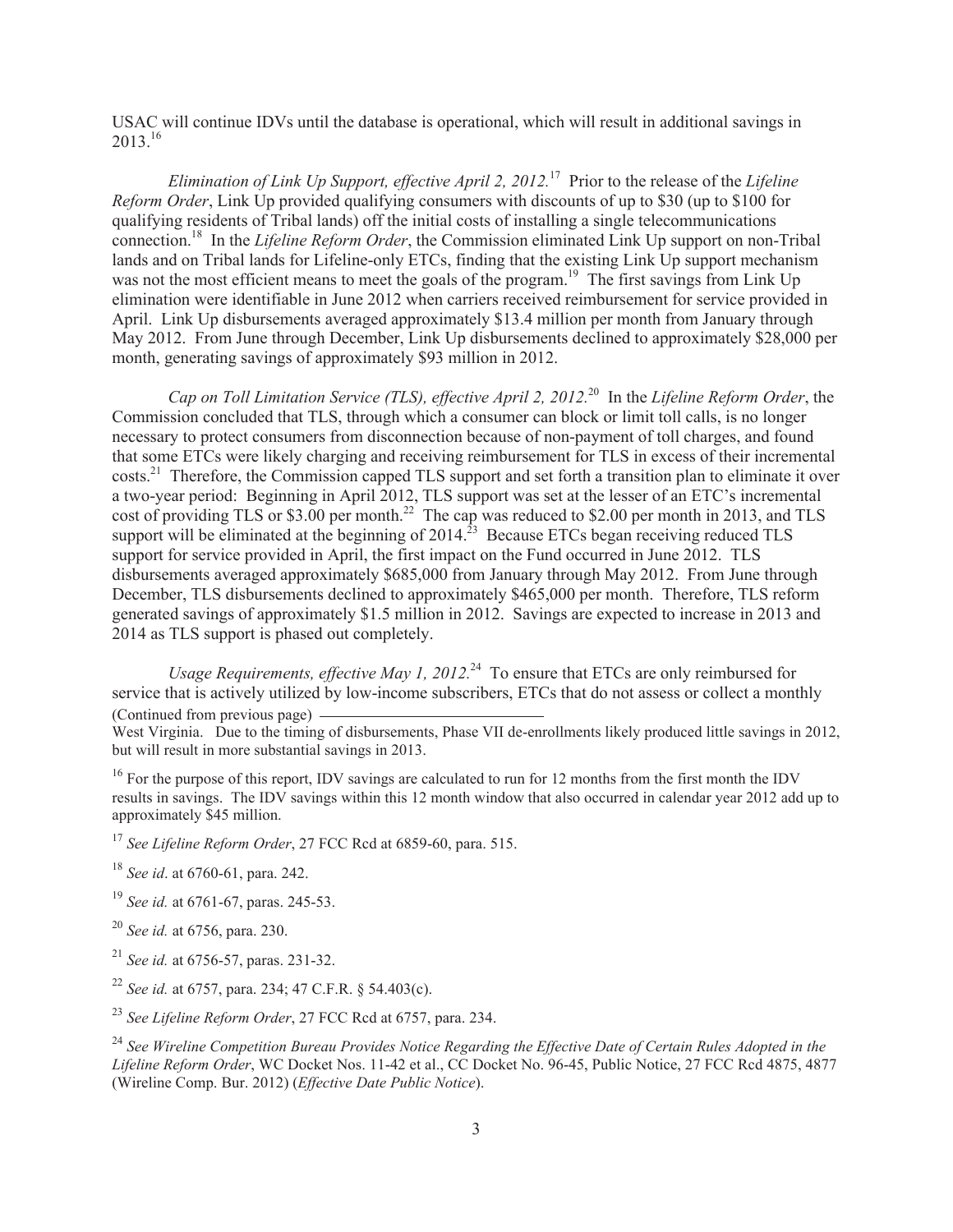fee from subscribers must de-enroll subscribers who have not used the service for a consecutive 60-day period.<sup>25</sup> The savings from this reform, while likely substantial, cannot be quantified until ETCs subject to this requirement file their Form 555 with USAC by January 31, 2013, indicating the number of subscribers de-enrolled as a result of non-usage.<sup>26</sup>

*Proof of Eligibility, Certification and Re-Certification, effective June 1, 2012.*<sup>27</sup> In the *Order*, the Commission took three key steps to substantially reduce the number of ineligible subscribers in the Lifeline program. First, prior to enrolling a new subscriber, an ETC must obtain proof of eligibility by either accessing an official source of eligibility data (such as a relevant state database), receiving notice from a state administrator that the consumer is eligible, or reviewing subscriber-provided documents showing proof of eligibility.<sup>28</sup> Second, at the time of enrollment, each new subscriber must make certifications regarding the subscriber's understanding of and compliance with the program rules, including a certification reflecting the subscriber's understanding that only one Lifeline benefit per household is allowed.<sup>29</sup> Third, by the end of 2012, each ETC was required to recertify the eligibility of all subscribers enrolled with that ETC as of June 1,  $2012^{30}$  ETCs must de-enroll Lifeline subscribers whose eligibility they are unable to recertify.<sup>31</sup> By January 31, 2013, ETCs must submit data to USAC reporting the number of subscribers de-enrolled through this process.<sup>32</sup> Assuming that most ETCs de-enrolled in December 2012 or January 2013 those subscribers whose eligibility the ETCs were unable to recertify, the majority of the savings to the Fund from the recertification process will occur with February 2013 disbursements. While the savings from the recertification process cannot yet be fully quantified, 371 ETCs filed their Form 555 with the Commission as of January 24, 2013. Those ETCs de-enrolled an average of approximately 20 percent of their subscriber base during the 2012 recertification process, indicating that the recertification requirement likely produced savings in 2012, with additional substantial savings expected in 2013.<sup>33</sup> Moreover, the reduction in the number of Lifeline subscribers in July through December, compared to the increase in subscribers from January through May, provides a clear indication that these reforms, which became effective June 1, have reduced Lifeline disbursements and will continue to do so going forward. $34$ 

<sup>25</sup> *See Lifeline Reform Order*, 27 FCC Rcd at 6769, para. 257; 47 C.F.R. §§ 54.405(e)(3), 54.407(c).

<sup>26</sup> *See Lifeline Reform Order*, 27 FCC Rcd at 6769, para*.* 257; 47 C.F.R. § 54.405(e)(3).

<sup>&</sup>lt;sup>27</sup> See Lifeline Reform Order, 27 FCC Rcd at 6859-60, para. 515 (stating that section 54.410 would be effective June 1, 2012); *Effective Date Public Notice*, 27 FCC Rcd at 4878.

<sup>28</sup> *See Lifeline Reform Order*, 27 FCC Rcd at 6701-02, paras. 98-100; 47 C.F.R. § 54.410(b)-(c).

<sup>29</sup> *See Lifeline Reform Order*, 27 FCC Rcd at 6709-12, paras. 111-19; 47 C.F.R. § 54.410(d).

<sup>30</sup> *See Lifeline Reform Order*, 27 FCC Rcd at 6714-15*,* paras*.* 129-31; 47 C.F.R. § 54.410(f).

<sup>31</sup> *See Lifeline Reform Order*, 27 FCC Rcd at 6717, para. 135; 47 C.F.R. § 54.405(e)(4).

<sup>32</sup> *See Lifeline Reform Order*, 27 FCC Rcd at 6715, para. 130; 47 C.F.R. § 54.416(b).

<sup>&</sup>lt;sup>33</sup> If the recertification and de-enrollment for non-response or ineligibility occurred prior to November 2012, deenrollment likely resulted in savings in 2012. ETCs do not indicate on their Form 555 when prior to the December 31, 2012 deadline they performed their recertification, making it unclear when these savings occurred.

<sup>&</sup>lt;sup>34</sup> According to USAC data, in January 2012, ETCs sought reimbursement for nearly 16 million subscribers, increasing to over 18 million in May. In July, enrollment began to decline with ETCs seeking reimbursement for 17.7 million subscribers. By December, ETCs sought reimbursement for 16.2 million subscribers.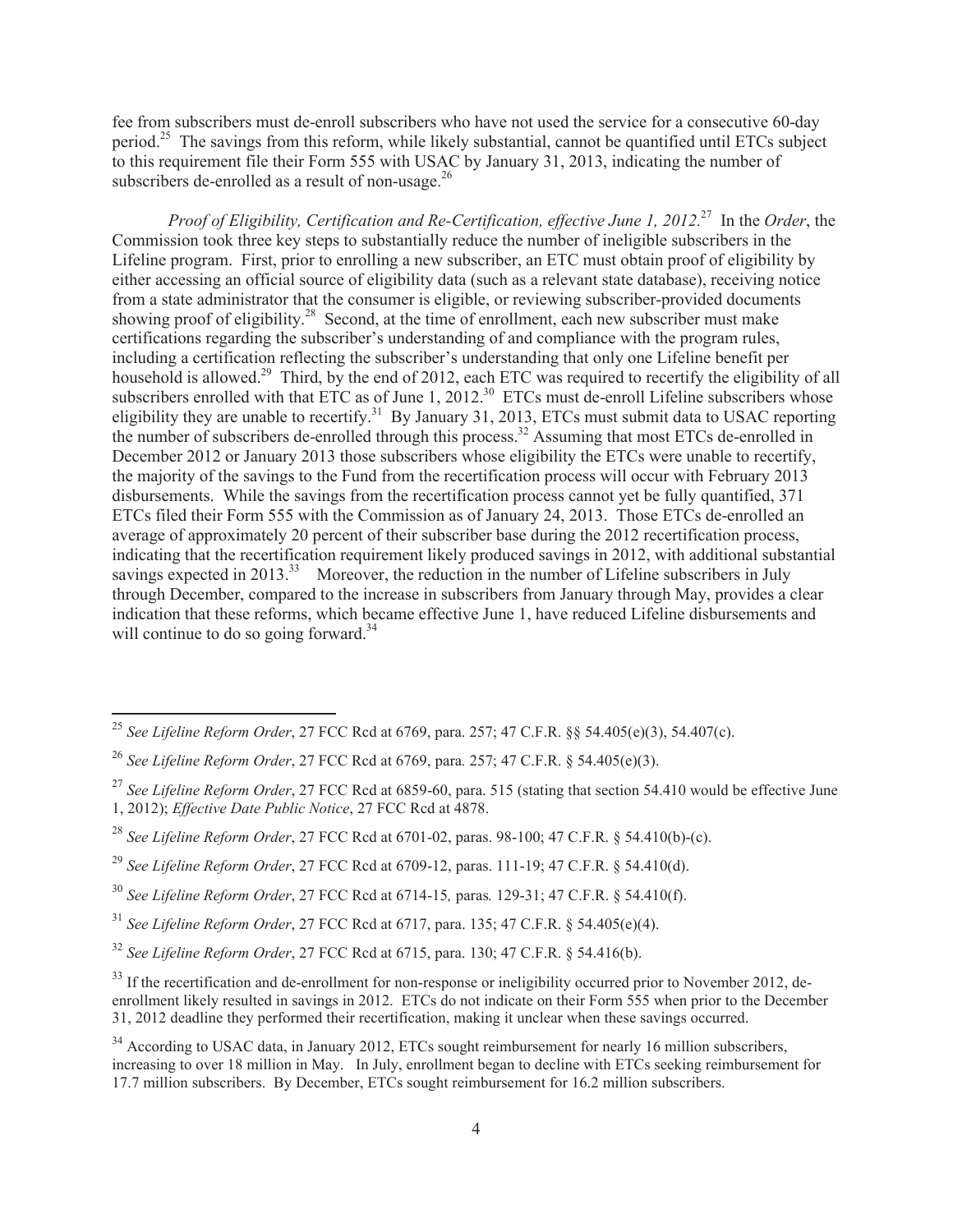In sum, the reforms exceeded the Commission's ambitious \$200 million savings target for 2012, and the Lifeline program is well placed for further savings in 2013 and beyond. IDVs and the elimination of Link Up on non-Tribal lands produced tens of millions of dollars of savings alone, and the Bureau will continue to work with USAC to implement additional IDVs until the database is online. The requirements for subscriber certifications, and for ETCs to provide proof of new subscriber eligibility and to recertify eligibility of their existing subscribers, have also eliminated many ineligible subscribers and produced savings in 2012, with additional, substantial savings likely in 2013 once ETCs complete the 2012 recertification process. A full accounting of the savings from the recertification and usage requirements will become clear once all ETCs have filed their Form 555, due today.

Action by the Chief, Wireline Competition Bureau.

For further information, please contact Jonathan Lechter, Telecommunications Access Policy Division, Wireline Competition Bureau at (202) 418-7387 or TTY (202) 418-0484.

**- FCC -**